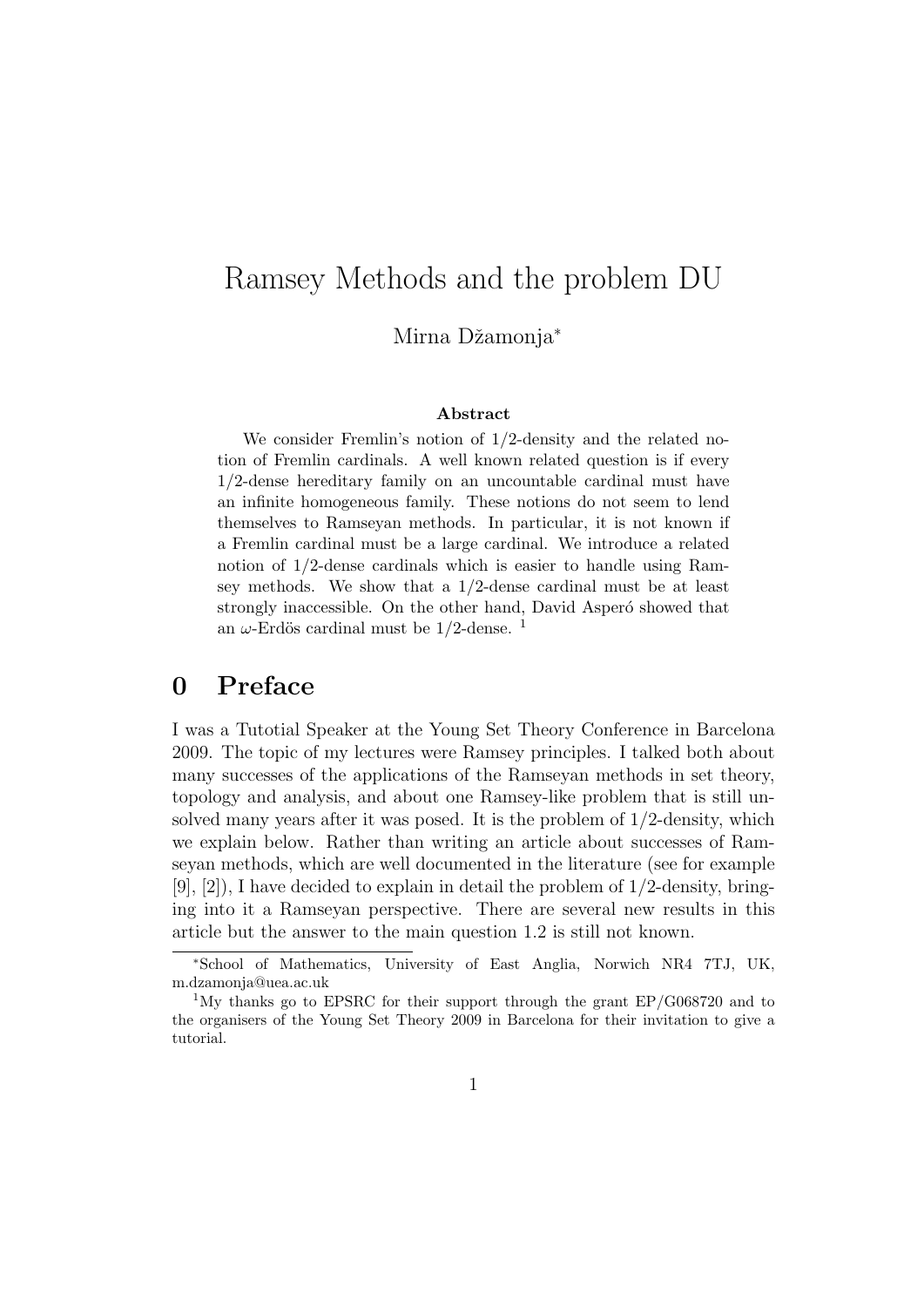## 1 Introduction

We start by some definitions.

**Definition 1.1** (i) A family D of finite subsets of a cardinal  $\kappa$  is 1/2-dense if for all finite  $F \subseteq \kappa$  there is  $F_0 \subseteq F$  with  $F_0 \in \mathcal{D}$  and  $|F_0| \geq 1/2 \cdot |F|$ .  $\mathcal{D}$ is hereditary if it is closed under subsets. Hereditary 1/2-dense families are called  $1/2$ -filling.

(ii) Suppose that  $\mathcal D$  is a family of finite subsets of a cardinal  $\kappa$  and  $H \subseteq \kappa$ . Then H is homogeneous for  $\mathcal{D}$  if  $[H]^{<\aleph_0} \subseteq \mathcal{D}$ .

The most interesting cardinals in the context of 1/2-dense families are  $\omega_1$ and  $\mathfrak{c} = 2^{\aleph_0}$ . The following questions appear as the problem DU on D.H. Fremlin's list (see [6]):

Question 1.2 Suppose that D is a 1/2-filling family on  $\omega_1$ .

- (i) (Argyros) Must there be an infinite set homogeneous for  $\mathcal{D}$ ?
- (ii) Under  $MA + \neg CH$ , is it true that  $D$  must have an uncountable homogeneous set?

It is known that under  $cov(\mathcal{N}) = \aleph_1$  in place of  $MA + \neg CH$  the answer to (ii) is negative, see [1] or [6] for the folklore proof. It is not known if the positive answer is consistent. A meaningful concept is obtained if Definition 1.1 is made with an arbitrary  $\alpha \in (0,1)$  in place of 1/2, however it is known that this change does not add any generality. Namely, Fremlin [6] showed that the truth of the statement "every  $\alpha$ -filling family D on  $\kappa$  has a homogeneous set of size  $\lambda$ " does not depend on  $\alpha \in (0,1)$ . Paper [4] gives a combinatorial characterisation of 1/2-filling families on  $\omega_1$  which have an uncountable homogeneous set under  $MA + \neg CH$ .

We use the notation  $P(\kappa, \lambda)$  to state that every 1/2-filling family  $\mathcal D$  on  $\kappa$ has a homogeneous set of size  $\lambda$ . This notation was introduced by Fremlin. We use the word 'homogeneous' and notation from the theory of partition relations to emphasise the intuition we expressed in [1], that  $P(\kappa, \lambda)$  is a large cardinal statement. Along these lines, Fremlin proved in [6] that if  $\kappa$  is a real-valued measurable cardinal then  $P(\kappa, \omega)$  holds, hence it is consistent modulo a measurable cardinal that  $P(\mathfrak{c}, \omega)$  holds. On the other hand, it is an observation of Apter and Džamonja in [1], that if  $\kappa$  is  $\lambda$ -Erdös then  $P(\kappa, \lambda)$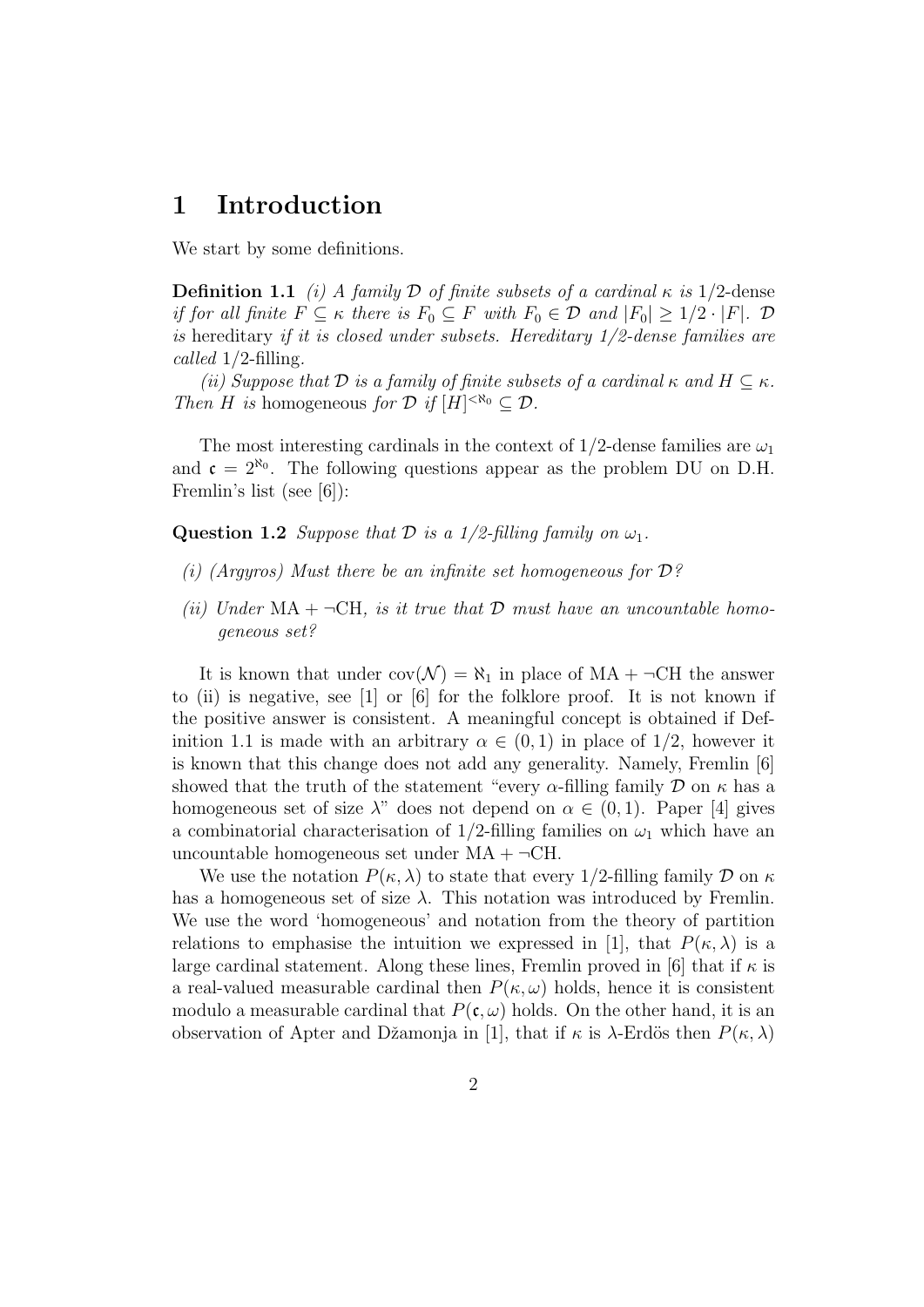holds. The statement  $\neg P(\mathfrak{c}, \omega)$  is of interest in analysis, as it can be used to construct interesting examples of spaces and functions. From this point of view, the former of the two large cardinal results is more interesting, as an Erdös cardinal is necessarily strongly inaccessible. On the other hand the consistency strength of Erdös cardinals is weaker than that of real valued measurable cardinals. Namely, the consistency strength of the existence of a real-valued measurable cardinal is that of a measurable cardinal, and the consistency strength of the existence of an Erdös cardinal is that the assumption that there  $0^{\#}$  exists implies that in L there is an  $\alpha$ -Erdös cardinal for every  $\alpha < \omega_1$  (while from the existence of an  $\omega_1$ -Erdös cardinal one can derive the existence of  $0^{\#}$ ).

One difficulty in treating the problem has been that  $1/2$ -density is a density notion which does not fit the classical treatment of partition relations. In this paper we explore the influence of Ramsey theory on this notion. For example, we show that there is a notion closely connected to  $1/2$ -filling families and including 1/2-density which can be treated by classical Ramsey theory. Specifically, in §2 we show just in ZFC that there is a  $1/2$ -dense family  $\mathcal D$ of finite subsets of c such that there is no infinite  $X \subseteq \mathfrak{c}$  homogeneous for  $\mathcal{D}$ , and in fact that there is such a family on every cardinal below the first strongly inaccessible cardinal. The family is not hereditary. In view of Fremlin's result mentioned above, the result is optimal. However, as pointed out by M. Kojman, if we completely give up on the requirement of hereditariness, it is easy to give a trivial example of a  $1/2$ -dense family  $\mathcal F$  of any cardinal such that there is no infinite X homogeneous for  $\mathcal{F}$ , namely just taking the finite subsets with even cardinality will do. This family  $\mathcal F$  has the property that there is no nonempty set homogeneous for  $\mathcal{F}$ . The family  $\mathcal{D}$  constructed in §2 will have homogeneous sets of arbitrary finite size within every infinite set. In §3 we remark how these results relate to another known weakening of  $1/2$ -fillingness.

In §4 we consider the problem of 1/2-density when restricted to sets of fixed finite size.

Following the notation from [1] we say that  $\kappa$  is a  $\lambda$ -Fremlin cardinal iff  $P(\kappa, \lambda)$  holds, and when  $\lambda$  is  $\omega$  we just speak of Fremlin cardinals. It is still not known if the first Fremlin cardinal must be a large cardinal. In §2 we introduce a related type of large cardinals, 1/2-dense cardinals, and we prove that such a cardinal must be strongly inaccessible. In a previous version of this article we asked if  $1/2$ -dense cardinals exist. D. Asperó answered this by observing that in fact an  $\omega$ -Erdös cardinal must be 1/2-dense. We give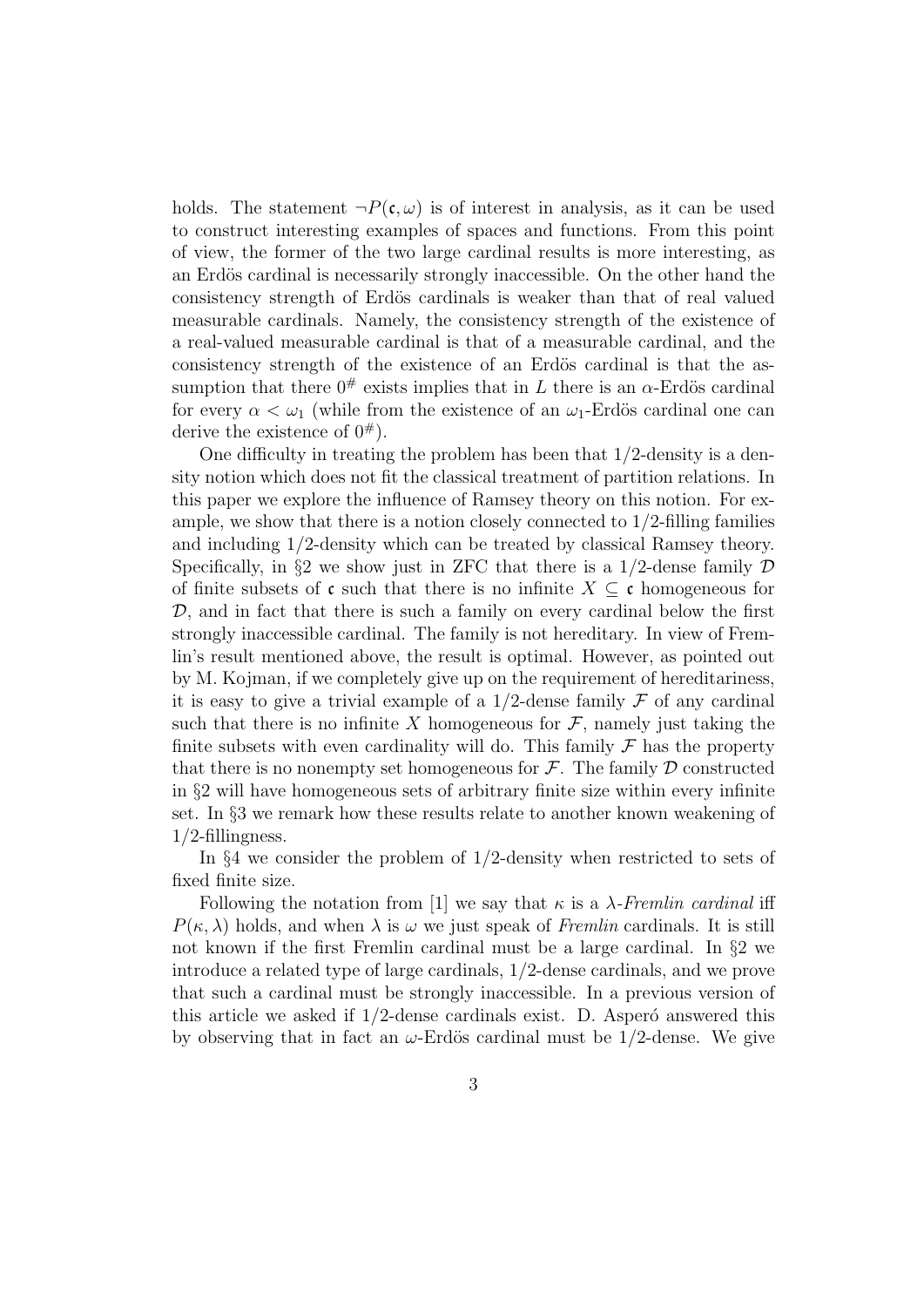an argument for this at the end of §2.

# 2 1/2-dense cardinals

In this section, 1/2-dense cardinals will be defined as cardinals that satisfy a stronger version of Fremlin's property  $P(\kappa, \omega)$ . We have been interested in  $P(\kappa, \omega)$  rather than  $P(\kappa, \lambda)$  for  $\lambda > \omega$ , but many arguments in this section apply to  $\lambda > \omega$  as well.

**Definition 2.1** Let  $\kappa \ge \aleph_0$  be a cardinal. A family D of finite subsets of  $\kappa$ is said to satisfy  $\varphi(\kappa)$  if the following properties hold:

- all singletons are in  $\mathcal{D}$ ,
- $\mathcal D$  is a 1/2-dense family which has no infinite homogeneous set, and
- (spread property) for any infinite  $A \subseteq \kappa$  there are subsets of A of arbitrarily large finite size which are homogeneous for D.

A cardinal  $\kappa$  such that  $\varphi(\kappa)$  is not satisfied by any family of finite subsets of  $\kappa$  is said to be a 1/2-dense cardinal.

In other words, a cardinal  $\kappa$  is 1/2-dense if every 1/2-dense family of finite subsets of  $\kappa$  with the spread property and containing the singletons has an infinite homogeneous set. Clearly every 1/2-dense hereditary family has the spread property and contains the singletons, and therefore we have:

**Observation 2.2** A 1/2-dense cardinal is necessarily Fremlin.  $\star$ 

We may also observe that if a cardinal is  $1/2$ -dense so are all the larger cardinals.

**Lemma 2.3** Suppose that  $\lambda$  is an infinite cardinal  $\leq \kappa$  and there is a family  $\mathcal{D}_{\kappa}$  satisfying  $\varphi(\kappa)$ . Then there is a family  $\mathcal{D}_{\lambda}$  satisfying  $\varphi(\lambda)$ .

**Proof of the Lemma.** Let  $\mathcal{D}_{\lambda} = \mathcal{D}_{\kappa} \cap [\lambda]^{\langle \aleph_0 \rangle}$ . It is clear that  $\mathcal{D}_{\lambda}$  is a 1/2-dense family of finite subsets of  $\lambda$  which has no infinite homogeneous set and which contains all singletons. Suppose that  $A \subseteq \lambda$  is infinite, then there are subsets of A of arbitrarily large finite size which are homogeneous for  $\mathcal{D}_{\kappa}$ , and hence for  $\mathcal{D}_{\lambda}$ .  $\bigstar_{2.3}$ 

We now prove that the first  $1/2$ -dense cardinal is a large cardinal.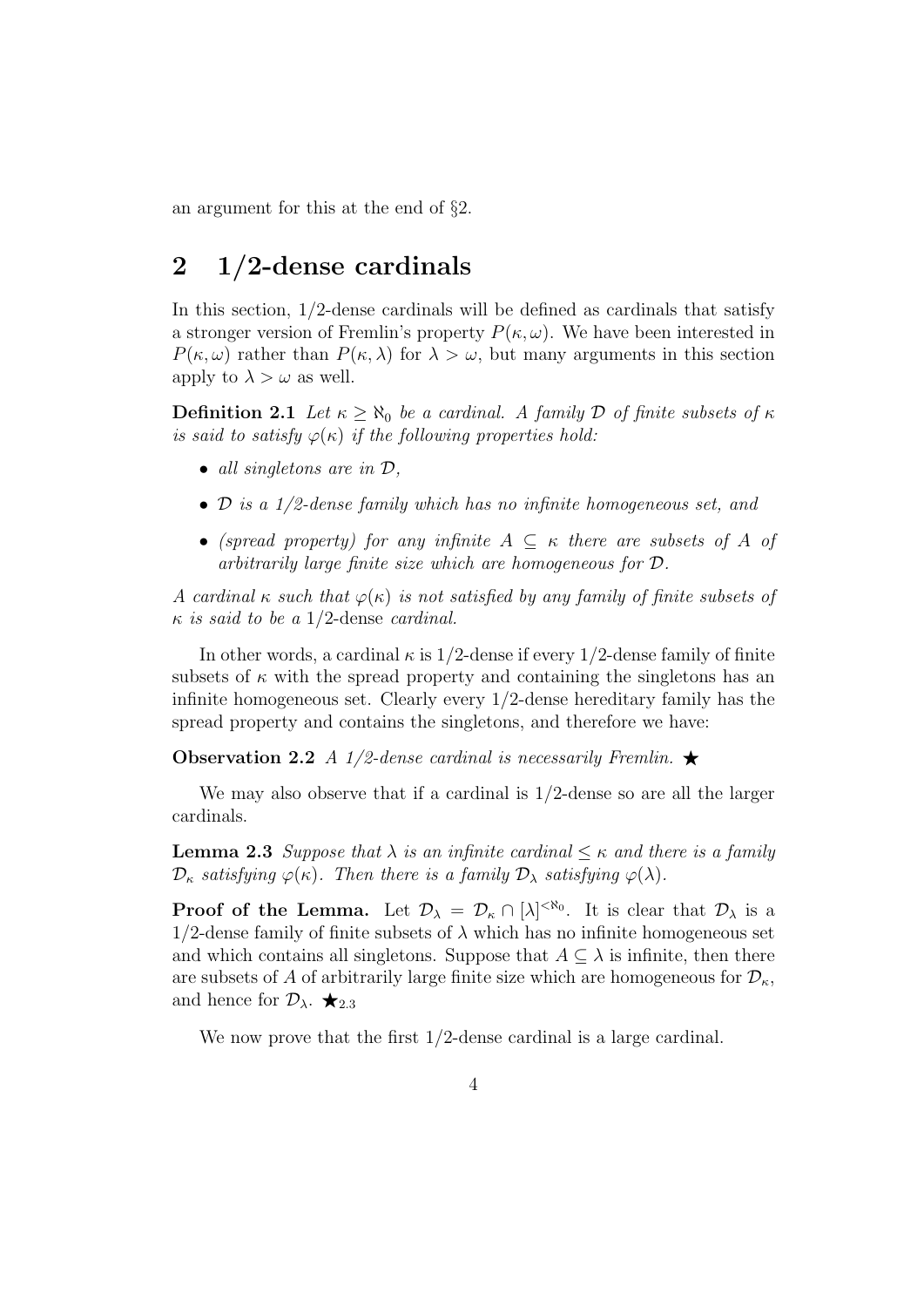**Theorem 2.4** The first  $1/2$ -dense cardinal, if it exists, is strongly inaccessible.

**Proof.** Suppose that  $\lambda^*$  is the first 1/2-dense cardinal. By the example of Schreier family we know that  $\lambda^* > \aleph_0$ .<sup>2</sup>

Now we shall show that if  $\kappa < \lambda^*$  then also  $2^{\kappa} < \lambda^*$ .

**Lemma 2.5** Suppose that there is a family  $\mathcal{D}_{\kappa}$  satisfying  $\varphi(\kappa)$ . Then there is a family  $\mathcal{D}_{2^{\kappa}}$  satisfying  $\varphi(2^{\kappa})$ .

**Proof of the Lemma.** Let  $\lt^*$  be a fixed well-order of  $k^2$  in order type  $2^k$ . We identify the cardinal  $2^{\kappa}$  with the tree <sup> $\kappa$ </sup>2 ordered by <<sup>\*</sup>. Let  $K \subseteq \mathbb{R}^{\kappa}$  ( $\kappa$ 2) be the set of all  $u = \langle x_0 \langle x_1, x_2, \dots, x_{r-1} \rangle$  where  $r \geq 2$  is such that u is either  $\lt_{lex}$ -increasing or  $\lt_{lex}$ -decreasing.

If  $x \neq y$  in <sup>k</sup>2 we let  $\Delta(x, y) = \min\{\alpha : x(\alpha) \neq y(\alpha)\}\)$ . For u as above, we let  $\delta(u) = \langle \Delta(x_0, x_1), \Delta(x_1, x_2), \dots \Delta(x_{r-2}, x_{r-1})\rangle$ . Note that  $\delta(u)$  is a finite sequence of ordinals  $\lt \kappa$ .

We let  $P_0$  consist of all  $u \in K$  such that  $\delta(u)$  is strictly increasing. We define  $P_1$  as the set of all those  $u \in K$  for which  $\delta(u)$  is strictly decreasing. Let  $P = P_0 \cup P_1$ .

Let  $\mathcal{D} = \mathcal{D}_{2^{\kappa}}$  be given by

$$
\mathcal{D} = \{ \{f\} : f \in 2^{\kappa} \} \cup \{ u \in P : \operatorname{ran}(\delta(u)) \in \mathcal{D}_{\kappa} \} \cup ([{\kappa}2]^{<\aleph_0} \setminus P).
$$

Clearly D contains all singletons. To show that D is  $1/2$ -dense in <sup> $k$ </sup>2 it suffices to consider  $u \in P$ . Let us first suppose that  $u \in P_0$ . If  $r = |u| = 2$ then  $|\delta(u)| \leq 1$  so  $\text{ran}(\delta(u)) \in \mathcal{D}_{\kappa}$ . Otherwise,  $\text{ran}(\delta(u))$  is in any case a finite subset of  $\kappa$  and therefore there is  $F \subseteq \text{ran}(\delta(u))$  with  $F \in \mathcal{D}_{\kappa}$  and  $|F| \geq |\text{ran}(\delta(u))|/2 = (|u|-1)/2$ . F is the range of a sequence of the form  $\langle \Delta(x_{i_0}, x_{i_0+1}), \ldots, \Delta(x_{i_k}, x_{i_k+1}) \rangle$  for some  $i_0 < i_1 < \ldots < i_k$  and  $k \leq r-2$  and therefore F is not immediately seen to be of the form  $ran(\delta(v))$  for any  $v \subseteq u$ . However, since  $u \in P_0$ , we have that  $\Delta(x_i, x_{i+1})$  increases with i. Therefore for every  $s < k$  we have  $\Delta(x_{i_s}, x_{i_{s+1}}) = \Delta(x_{i_s}, x_{i_s+1})$  and hence  $F = \text{ran}(\delta(v))$ for  $v = \langle x_{i_0}, \dots x_{i_{k+1}} \rangle$ . Since  $|v| = |F| + 1 \ge (|u| - 1)/2 + 1 \ge |u|/2$ , we have found  $v \in \mathcal{D}$  as desired. The argument for  $u \in P_1$  is similar.

<sup>&</sup>lt;sup>2</sup>The Schreier family consists of finite subsets F of  $\omega$  which satisfy min(F)  $\geq |F|+1$ , and the singleton  $\{0\}$ . This family is a well known example of a 1/2-dense hereditary family of subsets of  $\omega$  for which there is no infinite homogeneous set.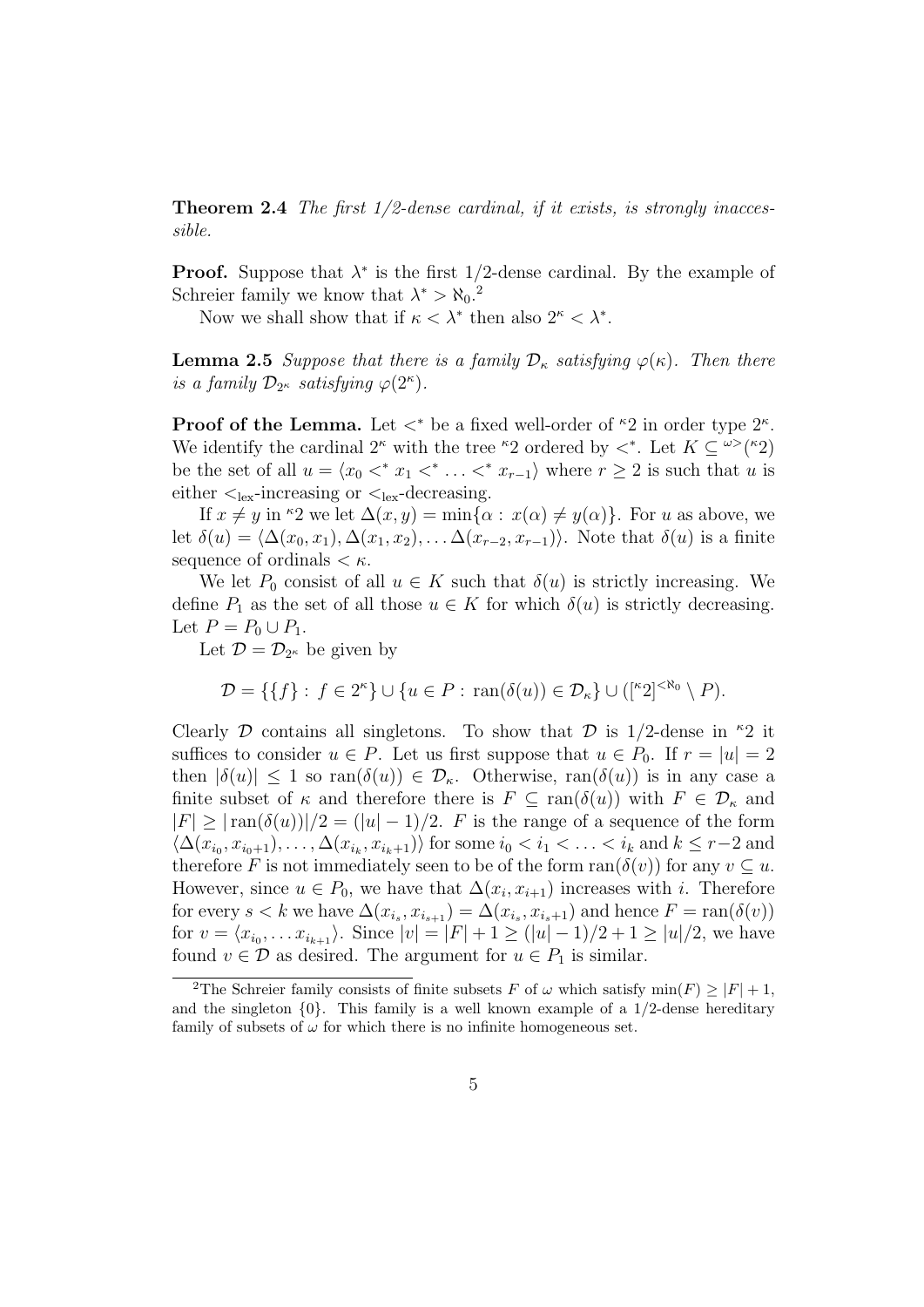Now suppose that X is infinite and homogeneous for  $\mathcal{D}$ , and assume simply that X has order type  $\omega$  under  $\lt^*$ . Define a colouring c by colouring pairs  $\{x, y\}$  in X colour 0 if the  $\lt^*$  and  $\lt_{\text{lex}}$  order agree on  $\{x, y\}$ , and colour 1 otherwise. By Ramsey's theorem we can assume that all pairs are coloured the same colour and therefore X is  $\leq_{\text{lex}}$ -increasing or  $\leq_{\text{lex}}$ -decreasing. Suppose for simplicity that it is  $\leq_{lex}$ -increasing, the argument in the other case is similar.

By induction on  $n < \omega$  we choose  $x_n \in X$  and a final segment  $B_n$  of X so that  $B_n$  are non-empty and decreasing, and  $\Delta(x_n, x_m)$  for  $n < m$  only depends on *n*. Let  $x_0$  be the  $\lt^*$ -minimal element of X and  $\xi_0 = \min{\Delta(x_0, x_n)}$ :  $n > 0$ . Let  $B_0 = \{x_n : \Delta(x_0, x_n) = \xi_0\}$ , so clearly  $B_0$  is non-empty. Suppose that  $x_n \in B_0$  and  $n < m$ . Then  $x_n <_{\text{lex}} x_m$  by the assumptions above and  $x_0 <_{\text{lex}} x_n$ . By the choice of  $\xi_0$  we can only have  $\Delta(x_0, x_m) \geq \xi_0$  and therefore it must be that  $\Delta(x_0, x_m) = \xi_0$  and  $m \in B_0$ . Hence  $B_0$  is a final segment of X. Now we let  $x_1$  be the  $\lt^*$ -minimal element of  $B_0$  and continue. Note that the sequence  $\xi = \langle \xi_n : n < \omega \rangle$  is strictly increasing.

At the end, by renaming, we can assume that  $X = \{x_n : n < m\}$ . Then note that  $[X]^{<\aleph_0} \subseteq P_0$ , exactly because  $\bar{\xi}$  is strictly increasing. Hence for any  $u \in [X]^{\geq 2}$  we have that  $ran(\delta(u)) \in \mathcal{D}_{\kappa}$ . This means that  $\{\Delta(x_n, x_{n+1})$ :  $n < \omega$  is infinite homogeneous for  $\mathcal{D}_{\kappa}$ , a contradiction.

To show the final claim, suppose that A is an infinite subset of  $2^{\kappa}$ ,  $2 \leq$  $n < \omega$  and we shall find a D-homogeneous subset of A of size  $\geq n$ . By an application of Ramsey's theorem we can assume as above that the order type of A under  $\langle \cdot \rangle^*$  is  $\omega$ , that  $A = \{y_k : k \langle \omega \rangle\}$  is an  $\langle \cdot \rangle^*$ -increasing enumeration and that either A is  $\lt_{\text{lex}}$ -increasing or  $\lt_{\text{lex}}$ -decreasing. Note that since  $y_k$ s are binary sequences we must have that if  $k_0 < k_1 < k_2$  then  $\Delta(y_{k_0}, y_{k_1}) \neq$  $\Delta(y_{k_1}, y_{k_2})$ . Since there is no infinite decreasing sequence of ordinals we can thin A further if necessary to obtain that  $\Delta(y_k, y_{k+1}) < \Delta(y_{k+1}, y_{k+2})$  for any  $k$ . Therefore, any finite subset of  $A$  gives rise to a sequence in  $P$ . Let  $B = \{\Delta(y_k, y_{k+1}) : k < \omega\}$ . By the inductive hypothesis, there is a subset of B of size n which is homogeneous for  $\mathcal{D}_{\kappa}$ . This implies as in the argument for 1/2-density that  $\{y_k : \Delta(y_k, y_{k+1}) \in B\}$  is homogeneous for  $\mathcal{D}_{2^{\kappa}}$ .  $\bigstar_{2.5}$ 

Our next task is to show that  $\lambda^*$  cannot be singular. For this we recast the property  $\neg \varphi(\kappa)$  in terms of a classicaly-looking partition relation:

**Definition 2.6** We say that  $\kappa \rightarrow 0$   $(\omega, \lceil n/2 \rceil, \hat{\omega})^{\leq \omega}$  iff for every function f:  $[\kappa]^{<\omega} \to 2$  satisfying  $f(\{\alpha\}) = 0$  for all  $\alpha$ ,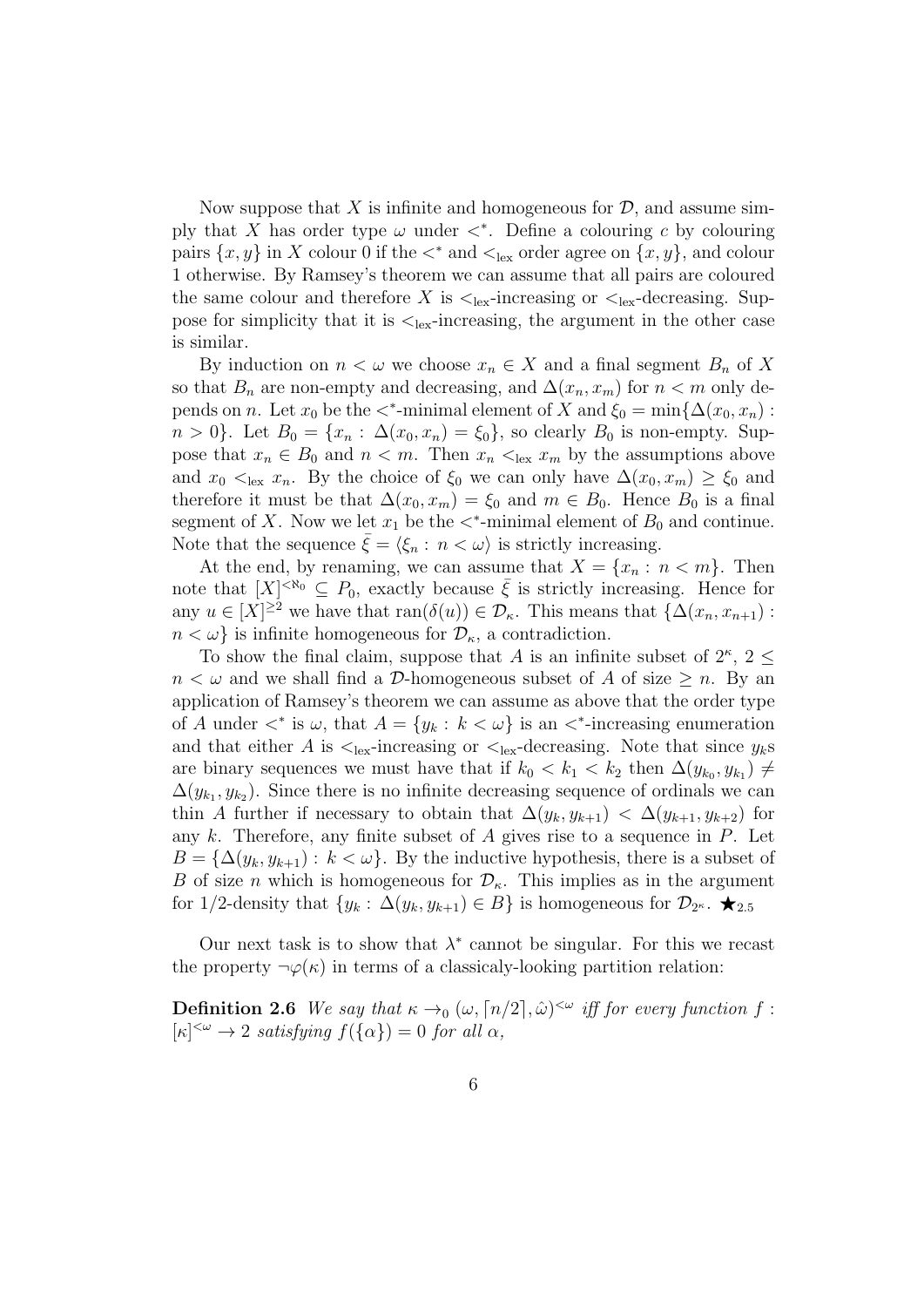- either (i) there is an infinite  $A \subseteq \kappa$  such that  $f \restriction [A]^{<\omega}$  is the constant 0 function,
- <u>or</u> (ii) there is a finite  $B \subseteq \kappa$  such that  $f \restriction [B]^{[|B|/2]}$  is the constant 1 function,
- <u>or</u> (iii) there is an infinite  $A \subseteq \kappa$  such that for some  $n < \omega$  every  $B \in [A]^{>n}$ has a subset C with  $f(C) = 1$ .

**Lemma 2.7** A cardinal  $\kappa$  satisfies  $\neg \varphi(\kappa)$  iff  $\kappa \rightarrow_0 (\omega, \lceil n/2 \rceil, \hat{\omega})^{\leq \omega}$  holds.

**Proof of the Lemma.** In the forward direction, given  $f : [\kappa]^{<\omega} \to 2$ satisfying  $f(\{\alpha\}) = 0$  for all  $\alpha$ , define  $\mathcal{D} = \{F : f(F) = 0\}$ . If (ii) does not hold, then D is 1/2-dense. If (iii) does not hold then for every infinite  $A \subseteq \kappa$ for every  $n > \omega$  there is  $B \subseteq A$  of size at least n whose all subsets are in  $D$ . Since  $\mathcal D$  cannot witness  $\varphi(\kappa)$ , there must be an infinite  $\mathcal D$ -homogeneous set, so (i) holds.

In the backward direction the proof is similar: if we are given a  $1/2$ -dense family D of finite subsets of  $\kappa$  which contains all singletons and has the property that within every infinite subset of  $\kappa$  there is an arbitrarily large finite D-homogeneous set, then we can define  $f : [\kappa]^{<\omega} \to 2$  by  $f(F) = 0$  iff  $F \in \mathcal{D}$ . Then 1/2-density of D implies that (ii) in  $\kappa \to 0$  ( $\omega$ ,  $\lceil n/2 \rceil$ ,  $\hat{\omega}$ )<sup> $\lt \omega$ </sup> cannot hold and the property that within every infinite subset of  $\kappa$  there is an arbitrarily large finite  $D$ -homogeneous set shows that (iii) cannot hold. Hence, (i) holds, and any infinite A witnessing it gives an infinite D-homogeneous set.  $\star_{2.7}$ 

**Lemma 2.8**  $\lambda^*$  is not singular.

Proof of the Lemma. By Lemma 2.7, this amounts to showing that the first  $\kappa$  satisfying  $\kappa \to 0$   $(\omega, \lceil n/2 \rceil, \hat{\omega})^{\leq \omega}$  cannot be singular. Suppose for contradiction that this is the case. Let  $\kappa > cf(\kappa)$  and let  $\langle \kappa_i : i < cf(\kappa) \rangle$  be an increasing continuous sequence of cardinals converging to  $\kappa$ , with  $\kappa_0 = 0$  and  $\kappa_1 \geq \omega$ . For  $\alpha < \kappa$  define  $h(\alpha) = i$  iff  $\alpha \in [\kappa_i, \kappa_{i+1})$ . Let  $f : [cf(\kappa)]^{\leq \omega} \to 2$ exemplify that  $cf(\kappa) \rightarrow 0 \ (\omega, \lceil n/2 \rceil, \hat{\omega})^{\langle \omega \rangle}$ , and let  $f_i : [\kappa_{i+1}]^{\langle \omega \rangle} \rightarrow 2$  exemplify the same for  $\kappa_{i+1}$ .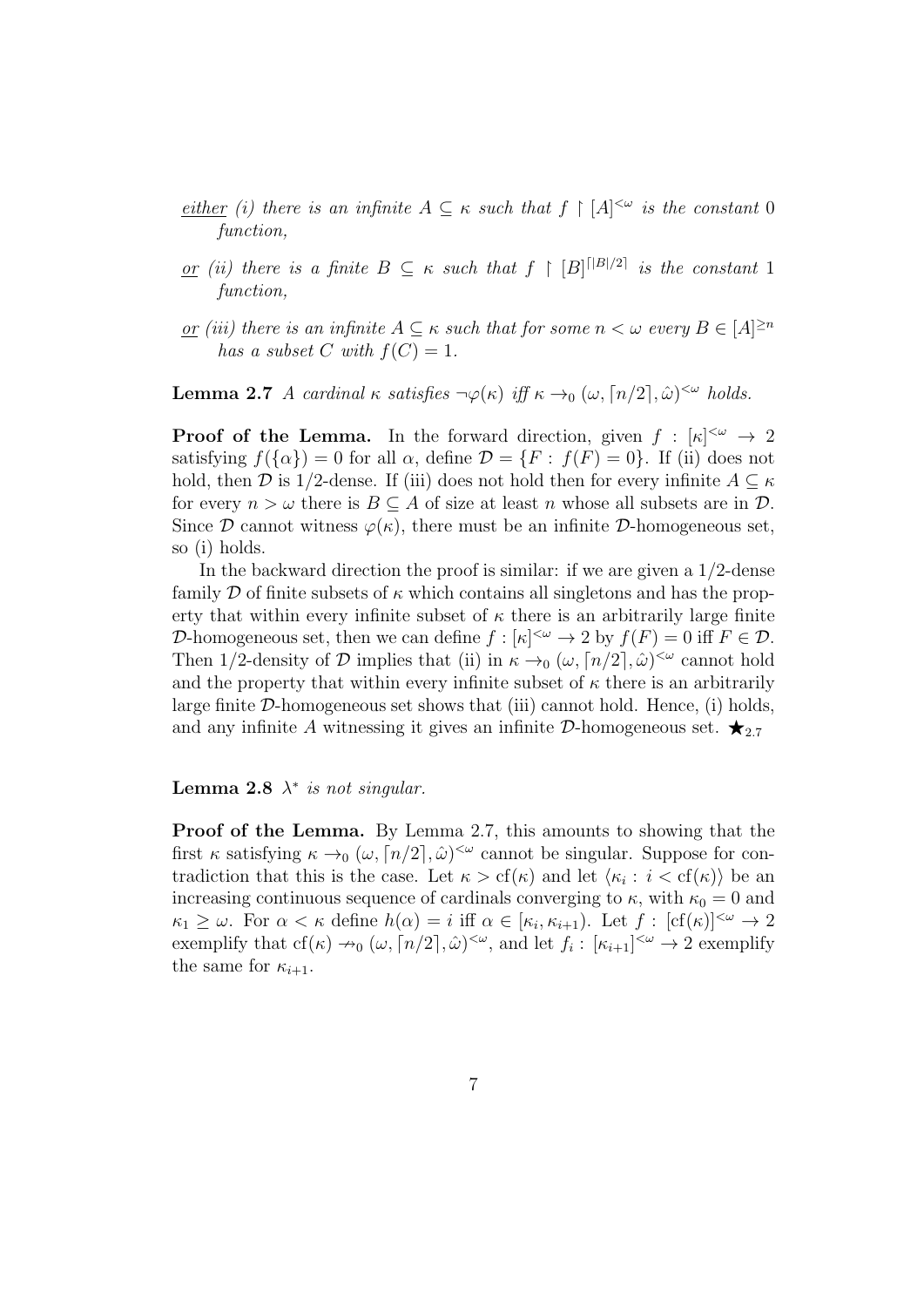Define  $g: [\kappa]^{<\omega} \to 2$  as follows: for an increasing sequence  $(\xi_1, \ldots, \xi_n)$  in  $[\kappa]^{<\omega}$  let

$$
g(\xi_1, ..., \xi_n) = \begin{cases} 0 & \text{if } n = 1, \\ f_{i+1}(\xi_1, ..., \xi_n) & \text{if } h(\xi_1) = ... = h(\xi_n) = i, \\ f(h(\xi_1), ..., h(\xi_n)) & \text{if } h(\xi_1) < ... < h(\xi_n), \\ 0 & \text{otherwise.} \end{cases}
$$

In our notation we use  $g(\xi_1,\ldots,\xi_n)$  in place of  $g(\{\xi_1,\ldots,\xi_n\})$ , for clarity. We claim that  $g$  exemplifies that the required partition relation does not hold at  $\kappa$ . Clearly q maps all singletons to 0. Suppose that (i) holds, as shown by an infinite  $A \subseteq \kappa$ . Suppose that  $h^{\kappa}A$  is infinite. By thinning A if necessary we can assume that for  $\xi < \zeta$  in A we have  $h(\xi) < h(\zeta)$ . Therefore  ${h(\zeta): \zeta \in A}$  gives an infinite subset of  $cf(\kappa)$  which shows that (i) holds for f, a contradiction. Otherwise  $h^{\alpha}A$  is finite and by thinning A if necessary we can assume that  $h(\alpha)$  for  $\alpha \in A$  is constant i. Then A shows that (i) holds for  $f_{i+1}$ , a contradiction. A similar contradiction is obtained assuming that (iii) holds for g. Finally suppose that  $2 \leq n \leq \omega$  is given and  $B \subseteq A$  has size n. If neither the second or the third clause of the definition of  $g$  apply to  $B$ , then  $g(B) = 0$  and so B does not exemplify (ii). If either the second or the third clause applies to  $B$ , then so it does to any of its subsets, and hence there must be a subset C of B of size  $\geq n/2$  which satisfies  $g(C) = f_{i+1}(C) = 0$ , or  $g(C) = f(h^{-1}(C)) = 0$ . So (ii) does not hold for g either, and hence we have a contradiction.  $\star_{2.8}$ 

We have now shown that  $\lambda^*$  must be strongly inaccessible, hence the theorem is proved.  $\bigstar_{2.4}$ 

**Remark 2.9** To see specifically that D from the proof of Lemma 2.5 is not closed under subsets, say on  $2^{\omega}$ , notice for example that there are sequences in the complement of P with a subsequence in  $P_0$  which is not in  $D$ . The proof of Lemma 2.5 shows that all infinite subsets of  $\omega_2$  'concentrate' on  $P_0$ and that  $\mathcal{D} \cap P_0$  is closed under subsets. However there is no uncountable subset of  $\omega_2$  all whose finite subsets are in  $P_0$ . To see this, suppose that A were such a set and let  $\{x_\alpha : \alpha < \omega_1\}$  be a  $\lt^*$ -increasing subset of A. Let  $n_{\alpha} = \Delta(x_{\alpha}, x_{\alpha+1})$ . Then if  $\alpha < \beta$  we have that  $\{x_{\alpha}, x_{\alpha+1}, x_{\beta}, x_{\beta+1}\} \in P_0$ , so  $n_{\alpha} < \Delta(x_{\alpha}, x_{\beta}) < n_{\beta}$ , letting us obtain an increasing  $\omega_1$ -sequence in  $\omega$ .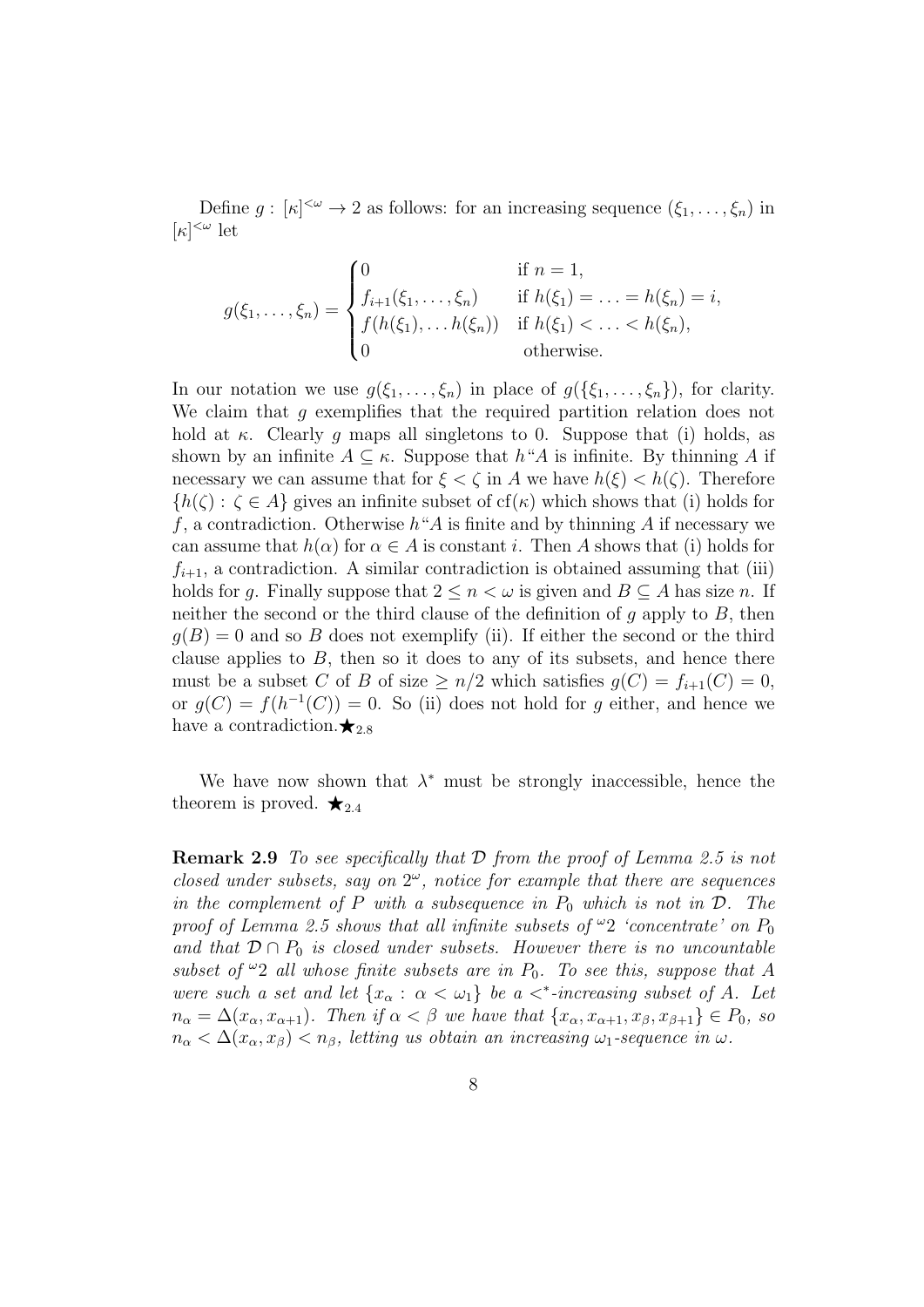Theorem 2.4 in conjunction with Fremlin's result that a real-valued measurable cardinal is Fremlin shows that  $1/2$ -dense cardinals are strictly stronger than Fremlin cardinals. D. Asperó proved that any  $\omega$ -Erdös cardinal is 1/2dense, as we now show.

#### **Theorem 2.10 (Asperó)** An Erdös cardinal is necessarily  $1/2$ -dense.

**Proof.** Recall that a cardinal  $\kappa$  is Erdös iff  $\kappa \to (\omega)^{<\omega}$ , which means that for every  $f : [\kappa]^{<\omega} \to 2$  there is  $H \in [\kappa]^\omega$  which is 'homogeneous' for f. In this context homogenous means that either there are unboundedly many  $n < \omega$ such that  $f''[H]^n = \{1\}$  or there is  $n_0 < \omega$  such that for all  $n \geq n_0$ , we have  $f''[H]^n = \{0\}.$ 

Suppose for contradiction that  $\kappa$  is an Erdös cardinal and that  $\mathcal D$  is a 1/2dense family of subsets of  $\kappa$  satisfying the property  $\varphi(\kappa)$  from Definition 2.1. Let f be the following coloring of  $[\kappa]^{<\aleph_0}$  into 2:  $f(F) = 1$  iff all subsets of F are in  $\mathcal D$ . Let H be an infinite set homogeneous for f. By the spread property there cannot be  $n_0 < \omega$  such that for all  $n \geq n_0$ , we have  $f''[H]^n = \{0\}.$ Therefore there are unboundedly many  $n < \omega$  such that  $f''[H]^n = \{1\}.$ 

Let  $m < \omega$  be arbitrary and let  $n \geq m$  be such that  $f''[H]^n = \{1\}.$ Therefore  $[H]^{\leq n} \subseteq \mathcal{D}$  and hence  $[H]^m \subseteq \mathcal{D}$ . In conclusion, H is homogeneous for  $\mathcal{D}$ .  $\bigstar_{2.10}$ 

## 3 Remarks on Fremlin cardinals

As mentioned before, Fremlin proved that a real-valued measurable cardinal must be, in our notation, a Fremlin cardinal. Modulo the existence of a measurable cardinal, it is consistent that  $2^{\aleph_0}$  is a real-valued measurable cardinal, hence the analogue of Theorem 2.4 cannot be true for Fremlin cardinals. Remark 2.9 shows exactly where the proof would fail. However some of the techniques of the proof do apply. For example, we can easily prove the following theorem of Fremlin, the statement of which was communicated to us by Henryk Michalewski:

**Theorem 3.1** (Fremlin) There is a family of finite subsets  $\mathcal{F}_{c}$  of c such that  $\mathcal{F}_{c}$  is closed under subsets, has no infinite homogeneous set, but for every  $\alpha < \mathfrak{c}$  and  $n < \omega$  there is  $F \in \mathcal{F}_{\mathfrak{c}}$  with  $|F| \geq n$  and  $F \cap \alpha = \emptyset$ .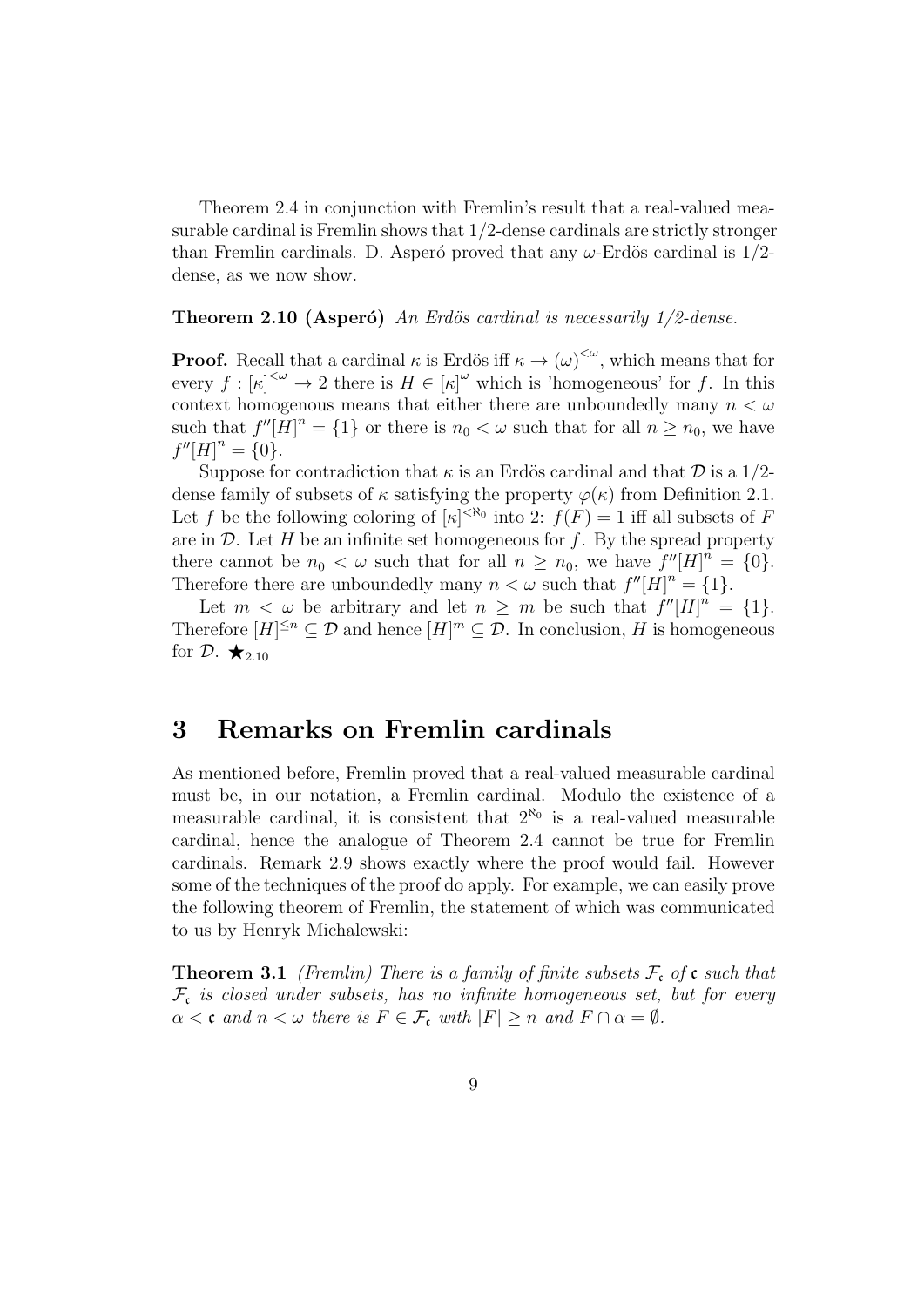**Proof.** We use the notation of the proof of Theorem 2.4 with  $\kappa = \omega$ . Let  $\mathcal{F}_{\mathfrak{c}}$  be the family of all sets  $\{f_{\alpha_0}, \ldots, f_{\alpha_{n-1}}\}$  in  $\omega_2$  such that  $\{\Delta(f_{\alpha_i}, f_{\alpha_j}) : i \neq j\}$  $j < n, \alpha_i < \alpha_j$  is in the Schreier family. This family of functions is clearly closed under subsets, and any infinite homogeneous set would give us an infinite homogeneous subset of the Schreier family. If  $\alpha < \mathfrak{c}$  and  $n < \omega$  is given, we can find a finite subset of  $\{f_\beta: \beta > \alpha\}$  of the form  $\{f_{\beta_0}, \ldots, f_{\beta_{2n}}\}$ with  $\beta_i$  increasing with i and  $\Delta(f_{\beta_i}, f_{\beta_{i+1}})$  also increasing with i. Then the set of such values has size  $2n$  and it has a subset F of size n which is in the Schreier family. From F we can recover a subset H of  $2n + 1$  such that  $\{f_{\beta_i} : i \in H\}$  satisfies  $\{\Delta(f_{\alpha_i}, f_{\alpha_j}) : i < j, i, j \in H\} = F$  and then  ${f}_{\beta_i}: i \in H$ } is in  $\mathcal{F}_{c}$ .  $\bigstar_{3.1}$ 

A version of this theorem was used by A. Avilés, G. Plebanek and J. Rodríguez in [3] to prove that there exists a weakly compactly generated Banach space X and a scalarly null function  $f : [0, 1] \to X$  which is not Mc Shane integrable. This answered several open questions in the theory of Mc Shane integration.

### 4 Homogenous sets of fixed exponent

It is natural to ask to what extent the problem of 1/2-density is linked to considering all finite subsets of a given set, rather than just finite sets of some bounded cardinality. We concentrate on  $\omega_1$  and observe that restricting to fixed cardinalities gives rise to infinite homogeneous sets of order type  $\omega + 1$ for any 1/2-dense open family on  $\omega_1$ :

**Theorem 4.1** Suppose that  $n < \omega$  and  $\mathcal{D}$  is a family of subsets of  $[\omega_1]^{\leq n}$ closed under subsets and having the property that every element F of  $[\omega_1]^{<\omega}$ has a subset  $F_0$  of size at least  $1/2 \cdot |F|$  such that  $[F_0]^{\leq n} \subseteq \mathcal{D}$ . Then there is  $a A \subseteq \omega_1$  of order type  $\omega + 1$  with  $[A]^{\leq n} \subseteq \mathcal{D}$ .

If  $n = 2$  then there is an uncountable such A, and in fact for any infinite  $\kappa$  if  $\mathcal D$  is a family of subsets of  $|\kappa| \leq 2$  closed under subsets and having the property that every element F of  $[\kappa]^{<\omega}$  has a subset  $F_0$  of size at least  $1/2\cdot|F|$ such that  $[F_0]^{\leq 2} \subseteq \mathcal{D}$ , then there is  $A \in [\kappa]^{\geq \omega}$  with  $[A]^{\leq 2} \subseteq \mathcal{D}$ .

**Proof.** Let  $n < \omega$  be given. The following theorem seems to be folklore in partition calculus for  $\omega_1$ : for all  $n < \omega$ ,

$$
\omega_1 \longrightarrow (\omega + 1, \omega + 1)^n.
$$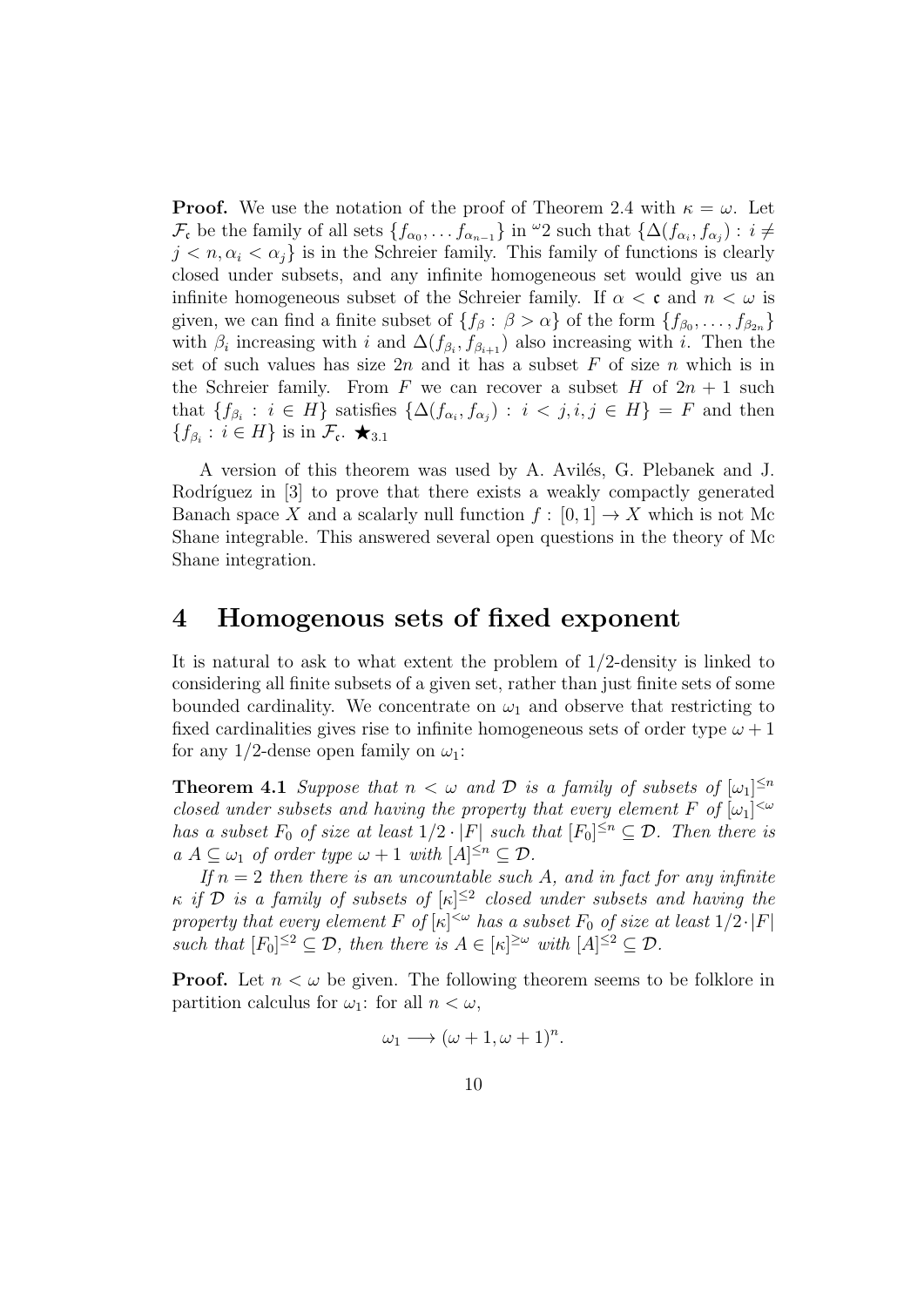If  $\mathcal D$  is a family as in the assumptions, then we can define a colouring f:  $[\omega_1]^n \to 2$  by letting  $f(F) = 0$  iff  $F \in \mathcal{D}$ . The property of 1/2-density prevents any 1-homogeneous set of size  $2n$ , so there must be a 0-homogeneous set of order type  $\omega + 1$ .

Erdös-Dushnik-Miller theorem (see [5]) states that  $\kappa \longrightarrow (\kappa, \omega)^2$  for any infinite  $\kappa$ , so the conclusion follows as in the previous argument.  $\star_{4.1}$ 

Corollary 4.2 Suppose that  $\mathcal D$  is a 1/2-dense open family on  $\omega_1$ . Then for every  $n < \omega$  there is a  $A \subseteq \omega_1$  of order type  $\omega + 1$  with  $[A]^{\leq n} \subseteq \mathcal{D}$ , and if  $n=2$  then there is an uncountable  $A \subseteq \omega_1$  with  $[A]^{\leq 2} \subseteq \mathcal{D}$ .

**Proof.** Suppose that  $\mathcal{D}$  is a 1/2-dense open family on  $\omega_1$  and  $n < \omega$ . Let  $\mathcal{D}_0 = \mathcal{D} \cap [\omega_1]^{\leq n}$ . Then  $\mathcal{D}_0$  satisfies the assumptions of Theorem 4.1, so the conclusions follow from the relevant parts of the Theorem.  $\star_{4.2}$ 

A natural way to build a 1/2-dense open family on  $\omega_1$  is to build for some fixed n a family  $\mathcal{D}_0$  satisfying the assumptions of Theorem 4.1 and then to take  $\mathcal{D} = \{F \in [\omega_1]^{<\omega} : [F]^{\leq n} \subseteq \mathcal{D}_0\}$ . Corollary 4.2 says that such a family will always have a homogeneous subset of order type  $\omega + 1$ , and if  $n = 2$ , it will have an uncountable homogeneous subset.

We note that improvements are available for larger order types in the second coordinate of the Erdös-Dushnik-Miller theorem, for example if  $\kappa$  is regular then the original theorem has it as  $\omega + 1$ , and for  $\kappa$  singular one can consult [8]. For  $n > 4$ , it is well known in partition calculus that  $(\omega_1) \rightarrow (\omega + 2, 5)^n$ , as is  $(\omega_1) \rightarrow (\omega + 2, \omega)^3$ . Schipperus proved recently ([7]) that  $\omega_1 \longrightarrow (\omega^2 + 1, 4)^3$ .

Corollary 4.2 does not say anything about uncountable homogeneous sets with  $n > 2$ . The following is a well known folklore fact mentioned in the Introduction:

**Fact 4.3** Suppose that there are  $\aleph_1$  many measure 0 sets whose union is [0, 1] (i.e.  $cov(\mathcal{N}) = \aleph_1$ ). Then there is a 1/2-open dense family on  $\omega_1$  with no uncountable homogeneous sets.

The proof (see [1] or [6]) uses compactness. In particular it also does not provide an answer to the question about uncountable homogeneous sets with  $n > 2$  in the situation of Theorem 4.1. We state the question explicitly:

Question 4.4 Suppose that  $n \geq 3$  and  $\mathcal D$  is a 1/2-dense open family on  $\omega_1$ . Must there be a set  $H \in [\omega_1]^{\aleph_1}$  with  $[H]^n \subseteq \mathcal{D}^{\S}$